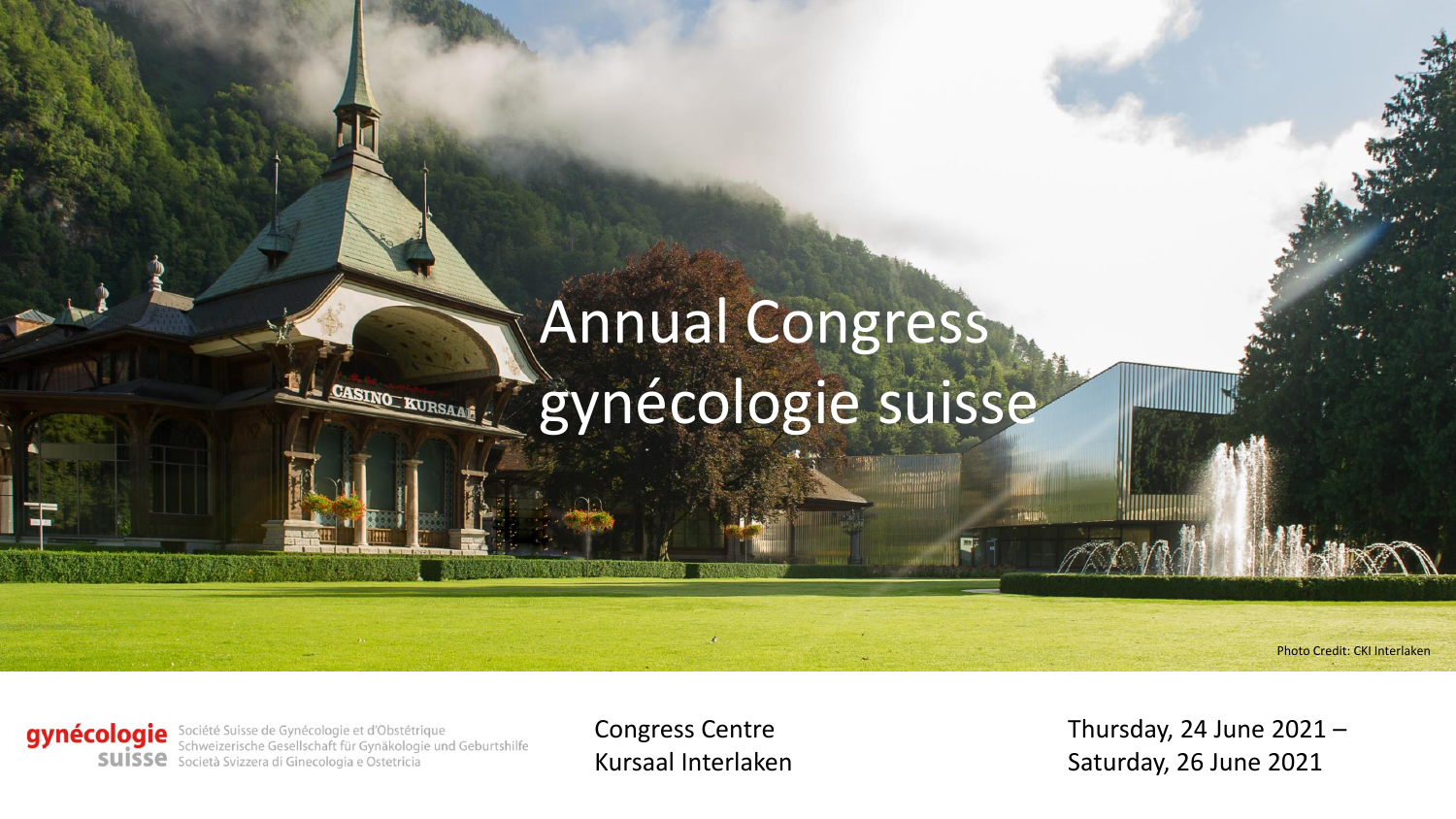

gynécologie Société Suisse de Gynécologie et d'Obstétrique<br>Suisse Schweizerische Gesellschaft für Gynäkologie und Geburtshilfe<br>Suisse Società Svizzera di Ginecologia e Ostetricia

Congress Centre Kursaal Interlaken Thursday, 24 June  $2021 -$ Saturday, 26 June 2021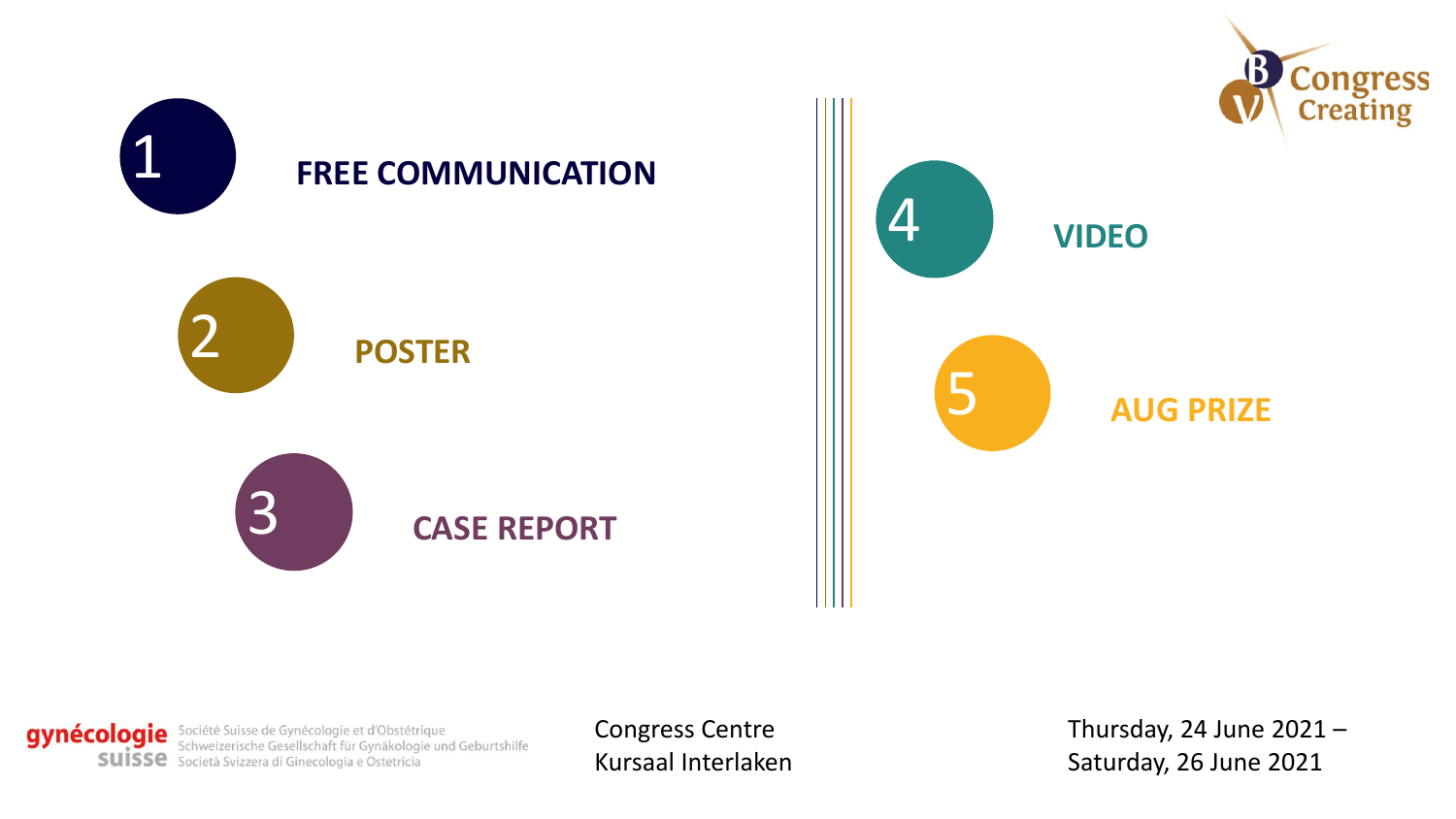#### **FREE COMMUNICATION**



# **1 st Prize Free Communication - FM II/ 24**

Abstract Title: IPSISS – Implementing preeclampsia screening in Switzerland Pilot study Presenter: Pauline Challande Authors: 1) Challande P., 2) Manegold-Brauer G., 3) Ardabili S., 2) Hösli I., 2) Schönberger H., 1) Amylidi-Mohr S., 3) Kohl J., 3) Hodel M., 1) Surbek D., 1) Raio L., 1) Mosimann B. Clinics: 1) Women's Hospital, Inselspital, Bern University Hospital, University of Bern, 2) Women's Hospital, University Hospital Basel, 3) Women's Hospital, Cantonal Hospital Lucerne

# **2 nd Prize Free Communication - FM I/ 12**

Abstract Title: Oncological outcome of sentinel lymph node mapping compared to comprehensive surgical staging in patients with node negative intermediate-risk endometrial cancer

Presenter: Céline Smaadahl-Wey

Authors: 1) Siegenthaler F., 1) Imboden S., 2) Papadia A., 1) Smaadahl-Wey C., 1) Mueller M.D.

Clinics: 1) Obstetrics and Gynecology, Inselspital, Bern University Hospital, University of Bern, 2) Obstetrics and Gynecology, Ente Ospedaliere Cantonale, University of the Italian Switzerland, Lugano

# **3 rd Prize Free Communication - FM I/ 14**

Abstract Title: Co-existence of endometriosis and uterine isthmocele: common or rare? Presenter: Marietta Gulz Authors: Gulz M., Imboden S., Siegenthaler F., Nirgianakis K., Mueller M.D. Clinics: Gynecology and Obstetrics, Inselspital, Bern University Hospital, University of Bern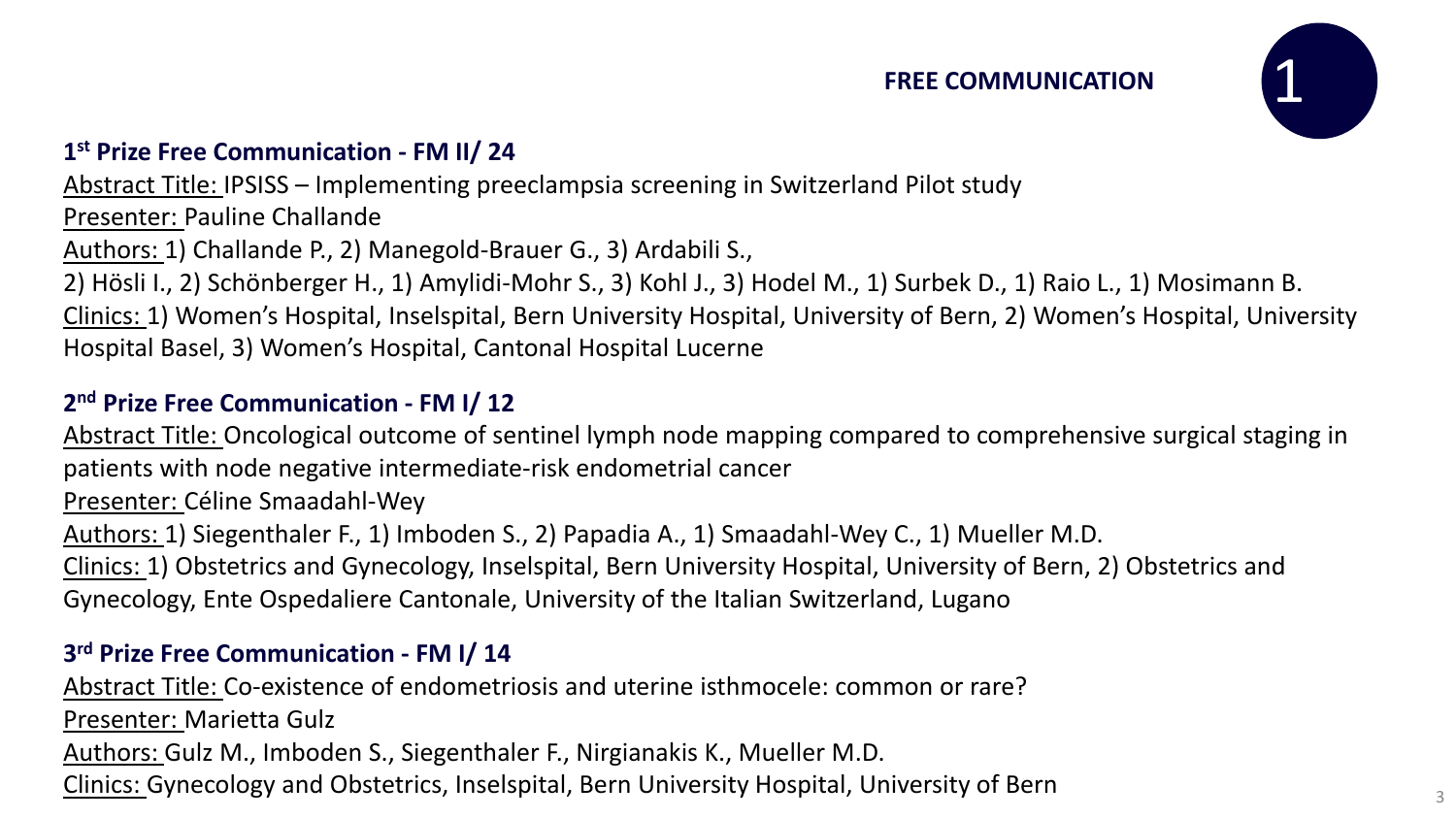

# **1 st Prize Poster – P II/ 20**

Abstract Title: Response and Tolerability of hormonal treatments in Endometriosis: a Cohort Study Presenter: Cloé Vaineau Authors: Nirgianakis K., Vaineau C., Agliati L., Mueller M.D. Clinics: Gynecology, Inselspital, Bern University Hospital, University of Bern

# **2 nd Prize Poster – P III/ 31**

Abstract Title: Gestational diabetes is associated with SARS-CoV-2 infection during pregnancy Presenter: Mihaela Fluri Authors: Radan A-P., Fluri M., Schlatter B., Raio L., Surbek D. Clinics: Obstetrics and feto-maternal Medicine, Inselspital, Bern University Hospital, University of Bern

# **3 rd Prize Poster – P II/ 25**

Abstract Title: PARP-inhibitor Olaparib does not cause PARP-inhibitor resistance acquisition in ovarian cancer cell lines but can hypersensitize IGROV1 cells to platinum compounds

Presenter: Nadia Maggi

Authors: 1) Maggi N., 2) Tozzi A., 2) Disler M., 1,3) Jacob F., 1,2) Heinzelmann-Schwarz V., 1) Fedier A.

Clinics: 1) Ovarian Cancer Research Program, Department of Biomedicine, 2) Hospital for Women, Department of Gynecology and Gynecological Oncology, 3) Glyco-Oncology, Ovarian Cancer Research, Department of Biomedicine/ 1-3 University Hospital Basel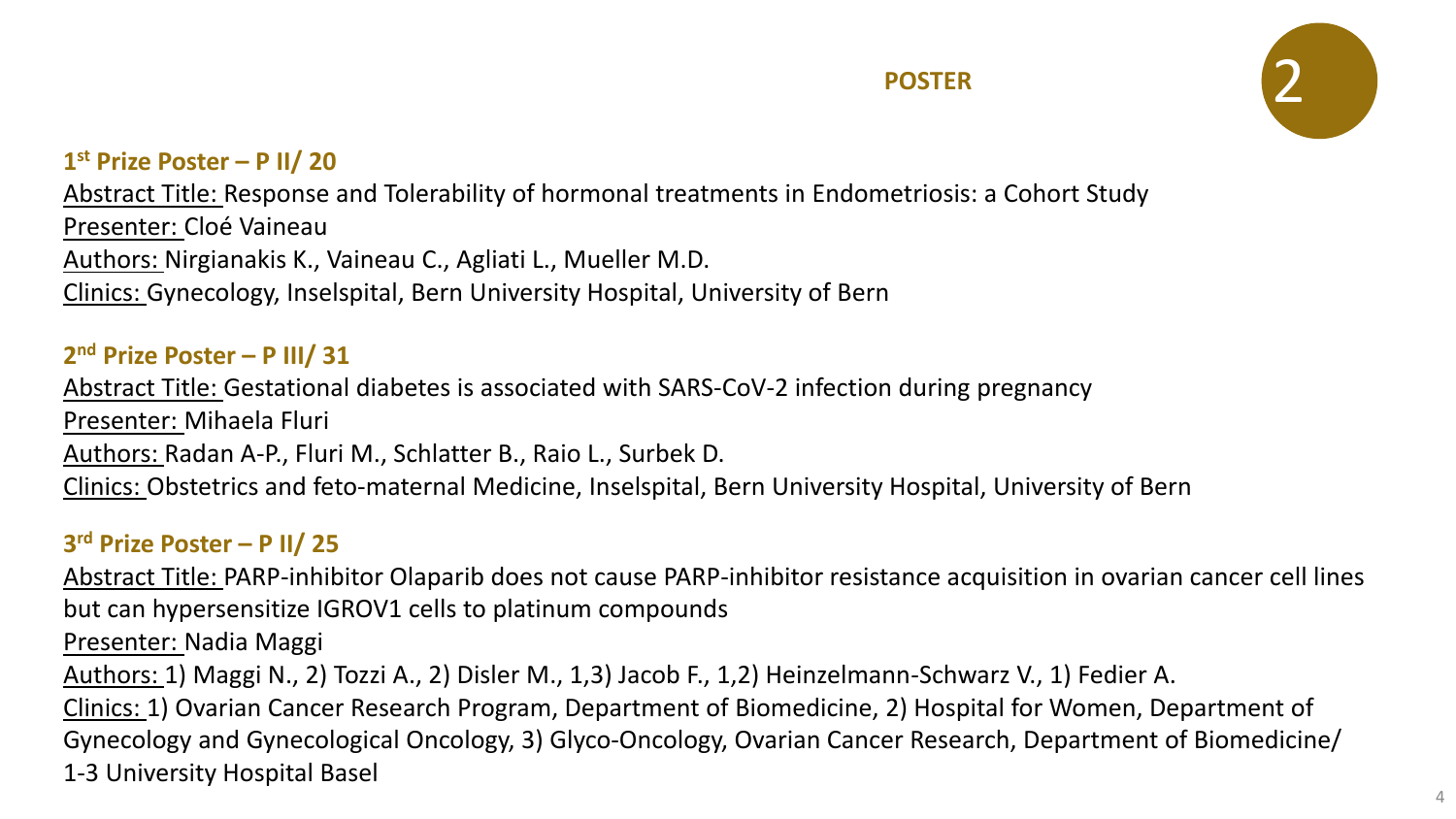

#### **1 st Prize Case Report – P 163**

Abstract Title: Preterm birth due to fetal distress in symptomatic COVID-19 women Presenter: Madleina Müller Authors: 1) Müller M., 1) Einig S., 2) Menter T., 2) Bruder E. 1) Hösli I., 1) Granado C., 1) Müller D., 1) Monod C. Clinics: 1) Obstetrics and Gynecology, 2) Pathology, Institute of Medical Genetics and Pathology/ 1-2 University Hospital Basel, University of Basel

#### **1 st Prize Case Report – P 118**

Abstract Title: A rare case of multiple bone metastasis in an endometrioid endometrial carcinoma of no-specificmolecular-profile Presenter: Martin Heidinger Authors: 1) Heidinger M., 1) Koh M.L., 1) Herrmann S., 2) Lutz T., 2) Panzenboeck M., 3) Mertz K.D., 1) Frey Tirri B. Clinics: 1) Women's Clinic, 2) Institute for Radiology and Nuclear Medicine, 3) Institute for Pathology/ 1-3 Cantonal

Hospital of Basel-Land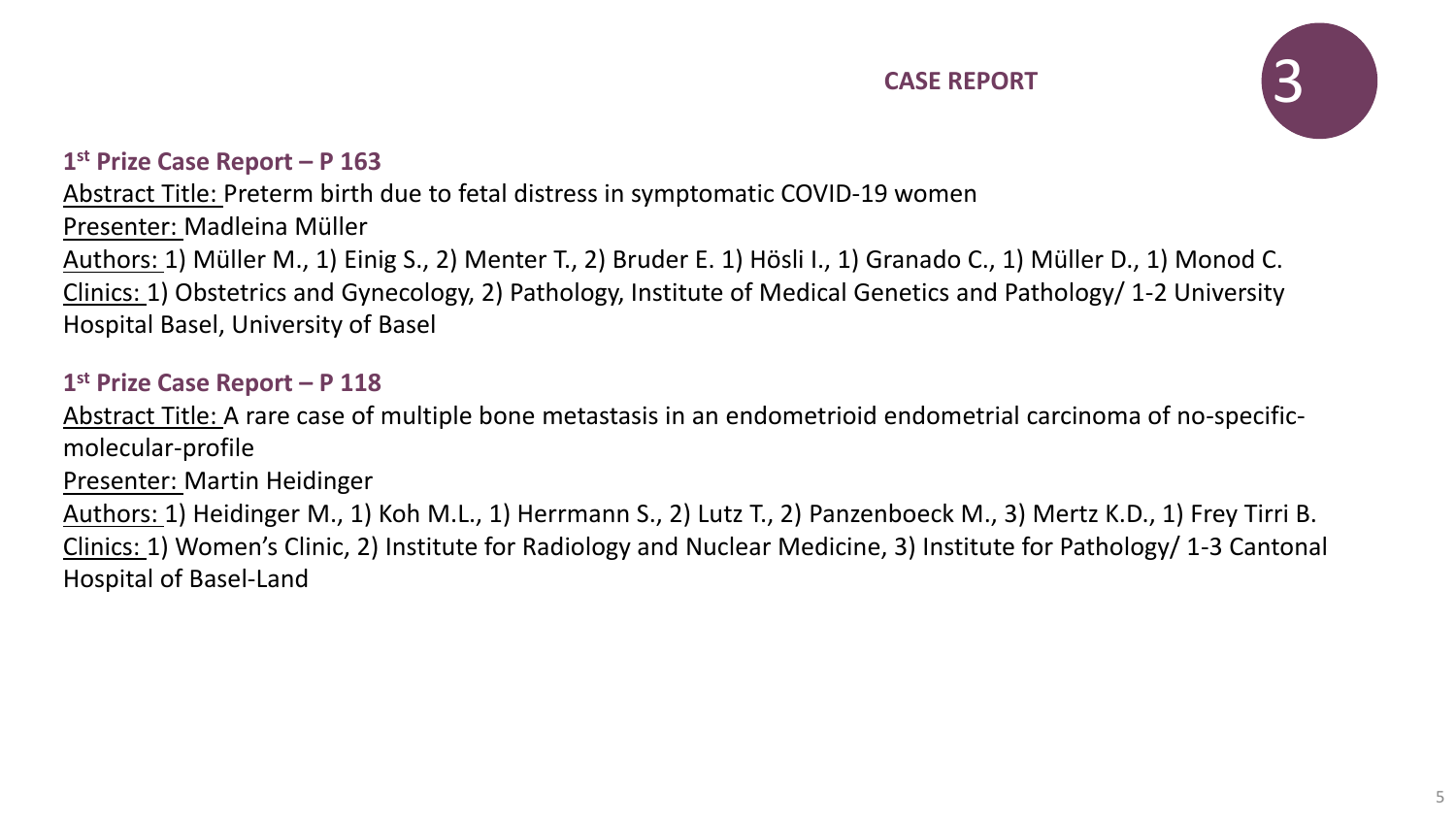



## **1 st Prize Video – V II/ 24**

Abstract Title: Endo-Teach: Awareness of endometriosis for adolescence Presenter: Anja Wüest Authors: Wüest A., Dingeldein I., Gafner D., Mueller M.D., Imboden S. Clinics: Gynecology, Inselspital, Bern University Hospital, University of Bern

#### **2 nd Prize Video – V II/ 23**

Abstract Title: How and where to expect Endosalpingiosis intraoperatively? A retrospective study from a referral center in Switzerland Presenter: Nicolas Samartzis Authors: 1) Burla L., 1,2) Kalaitzopoulos D.R., 1) Eberhard M., 1) Samartzis N. Clinics: 1) Gynecology and Obstetrics, Cantonal Hospital Schaffhausen, 2) Gynecology, University Hospital Zurich

#### **3 rd Prize Video – V II/ 20**

Abstract Title: The Swiss Laser Group: A successful model of a bi-center collaboration to treat rare fetal pathologies Presenter: Christoph Infanger Authors: Infanger C., Faoro D., Baud D., Raio L.

Clinics: Obstetrics, Inselspital, Bern University Hospital, University of Bern